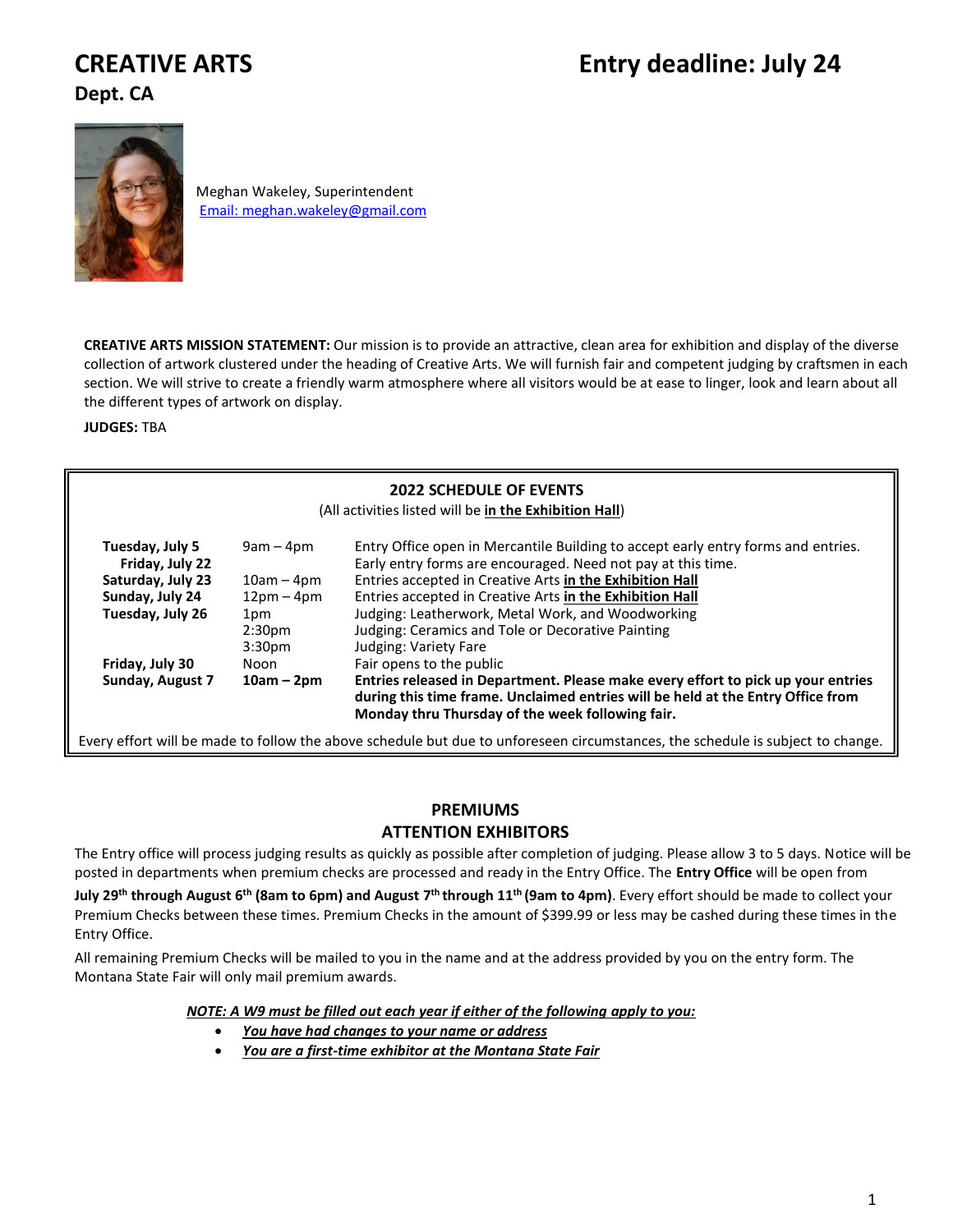# **RULES & REGULATIONS**

- 1. All participants at Montana State Fair events are responsible for reading the Montana State Fair GENERAL INFORMATION Section and complying with policies listed therein. This section is located at goexpopark.com under the Montana State Fair tab.
- 2. AGREEMENT TO ALL RULES AND REGULATIONS HEREIN STATED IS UNDERSTOOD WHEN THE EXHIBITOR SUBMITS THE ENTRY FORM.
- **3. All exhibitors shall purchase admittance tickets.** Adult and Youth exhibitors may purchase an Exhibitor's Packet for \$20 good for 10 admissions for Fair week. With purchase of first Exhibitor's Packet, additional free passes are issued for every \$50.00 of entry fees. Exhibitors may purchase individual tickets for \$4.00 each.
- 4. Montana State Fair will accept exhibits not pre-entered, but exhibitors are warned that it will take longer for check-in.
- 5. No entry will be considered complete unless accompanied by the appropriate entry fees.
- 6. To promote competition, classes may be split or combined at judge's discretion.
- 7. **When there is competition, articles will be awarded only one (1) first, only (1) second, and only (1) third, or no premium according to the merits of the article. No premium will be awarded when the article is unworthy, even if there is no competition.**
- 8. **No best of show prizes will be awarded if there are no items worthy of a special award.**
- 9. **In order to safeguard against loss, no one will be permitted to handle any article after it is in place, with the exception of the judges and the department employees.**
- 10. **Please do not put name on exhibit.**
- 11. Articles entered for competition must be the sole work of the exhibitor and not previously exhibited at the Montana State Fair.
- 12. ALL ITEMS MUST BE CLEAN AND IN LIKE-NEW CONDITION. THE RIGHT IS RESERVED TO REJECT ANY ENTRY DEEMED UNSUITABLE FOR EXHIBITION.
- 13. **ARTICLES ENTERED MAY NOT BE PICKED UP BEFORE THE STATED RELEASE TIME. See schedule**
- 14. At the superintendent's discretion, items entered may be transferred to a more appropriate class prior to judging.
- 15. Exhibitors are limited to **TWO ITEMS PER CLASS**.
- **16.** Exhibitors are limited to entering items in **ONE DIVISION ONLY! (i.e. Master, Hobbyist, Youth, Junior, or Special Hobbyist)**
- 17. ITEMS MUST HAVE BEEN MADE WITHIN THE LAST TWO YEARS.
- 18. Judging: Areas are blocked off are for the judges and department employees. No contact with the judges until completion of their duties.

## **SPECIAL AWARDS**

## **CASCADE COUNTY HOMEMAKERS CLUB AWARDS:**

REGULATIONS:

- 1. Club name **MUST** be listed on entry form.
- 2. Homemaker must be a paid member of a registered Cascade County Homemaker's Club to qualify for awards.
- 3. Largest average number of exhibits is figured by total number of club exhibits divided by total number of club members.
- 4. Quality points are total of Ribbon count divided by the total number of club members. Sweepstake- 4 points. Blue- 3 points. Red- 2 points. White- 1 point
	- Largest Average Number of Exhibits
		- $\circ$  1<sup>st</sup> Place \$10 gift card sponsored by Cascade County Homemakers
	- Highest Quality Points
		- $\circ$  1<sup>st</sup> Place \$10 gift card sponsored by Cascade County Homemakers

## **BEST OF SHOW AWARDS**

## *Sponsored by Montana State Fair*

Special Rosettes awarded for the Adult and Young Adult in the following categories:

**CERAMICS** LEATHER WORK **MFTAI WORK WOODWORKING** VARIETY FARE

NATIVE AMERICAN CRAFT TOLE and DECORATIVE PAINTING STAMPED ART **SCRAPBOOKING**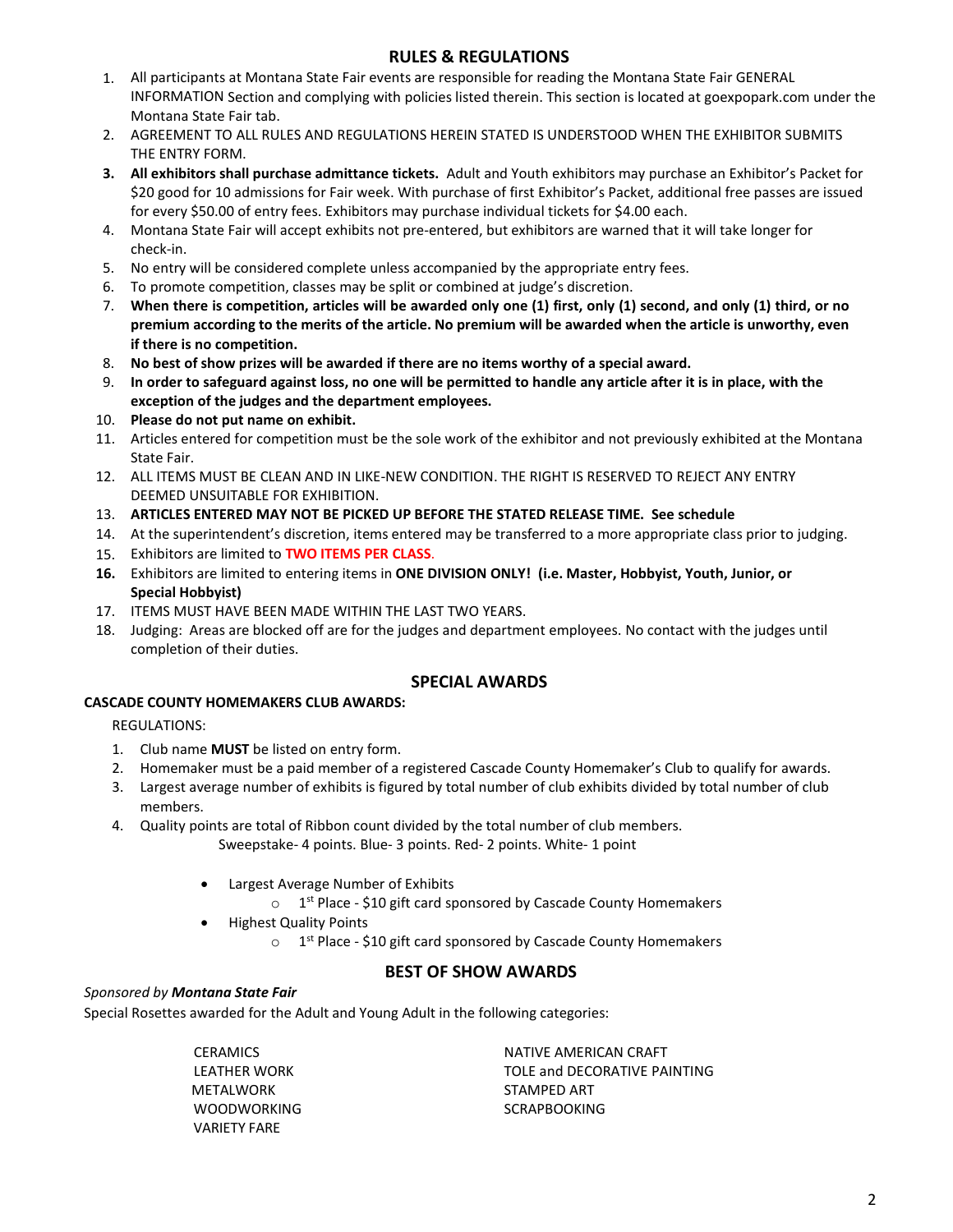# **EXHIBITOR TIP!**

Sales from all categories will be encouraged. A 10% commission will be taken. Money will be used for improvements in the Creative Arts department. Indicate on entry form items for sale and asking price.

## **DIVISIONS/CLASSES**

## **DIVISIONS (FOR ALL SECTIONS):**

## **DIVISION 1: MASTER**

A person who is a teacher (taught) of this craft, who owns or works in a related business to the craft, has taken advanced training in the craft, who sells their craft or who has consistently won awards for this craft at past competitions as a hobbyist.

## **DIVISION 2: HOBBYIST**

A person who is an amateur of this craft, has taken beginning instruction or is self-taught in this craft, who creates this craft for personal use and has not sold more than occasional piece of their craft.

## **DIVISION 3: YOUTH**

Persons 13-18; state age on entry form.

## **DIVISION 4: JUNIOR**

Persons 12 and under; state age on entry form.

## **DIVISION 5: SPECIAL HOBBYIST**

Any person with disabilities is eligible for this division. **No entry fees will be charged, nor will premiums be paid.** Special hobbyist can enter regular competition if they choose, however regular rules and entry fees apply.

## Sample Class Code Entry:

DIV CLASS **DESCRIPTION** CA-2 -1 (Hobbyist), Clay Sculture (Fill in division number in blank space)

## **SECTIONS:**

- **1. CERAMICS**
- **2. LEATHERWORK**
- **3. METALWORK**

## **SECTION 1: CERAMICS**

## **REGULATIONS:**

- 1. See schedule for entry deadlines, judging and entry release times.
- 2. **ARTICLES ENTERED MAY NOT BE PICKED UP BEFORE THE STATED RELEASE TIME. See schedule**
- 3. All ceramic pieces must be within the last two years.
- 4. Each piece must be the complete work of entrant from greenware stage (excluding porcelain blanks and contemporary bisque) and must never have been entered in previous Montana State Fair. All entries must be kiln fired at 1000 degrees Fahrenheit or more
- 5. Each piece must have name and/or initials of person completing piece, and date started etched into greenware.
- 6. Entries with loose parts must be securely fastened together to withstand handlings and examination i.e. lids taped on, etc. However, the judges are permitted to open and examine the piece.
- 7. Entries which cannot be completely examined by the judges will be disqualified. Weighted chess sets, bookend and tile mosaic pieces secured to a background are the only exceptions to the above. There should be no felt on the bottom pieces. Pieces permanently attached to bases will be accepted.

8. It is strongly recommended that plates and plaques have suitable stands.

## **ENTRY FEE:** \$1.25

**PREMIUMS:** 1st - \$5; 2nd - \$3; 3rd - \$2

## **CLASSES:**

## APPLIED DECORATION

| CA-<br>CA- | $-1$<br>$-2$ | Clay Sculpture<br>Slip Sculpture | CA-<br>-3<br>CA-<br>-4 | Raised Texture Design<br><b>Other Applied Decoration</b> |
|------------|--------------|----------------------------------|------------------------|----------------------------------------------------------|
| UNDERGLAZE |              |                                  |                        |                                                          |
| CA-        | -6           | Underglaze                       | CA-<br>-9              | Color Wash (Bisque)                                      |
| CA-        | -7           | One Stroke                       | $-10$<br>CA-           | Other Underglaze                                         |
| CA-        | -8           | Color Wash (Greenware)           |                        |                                                          |

- **4. WOODWORKING**
- **5. VARIETY FARE**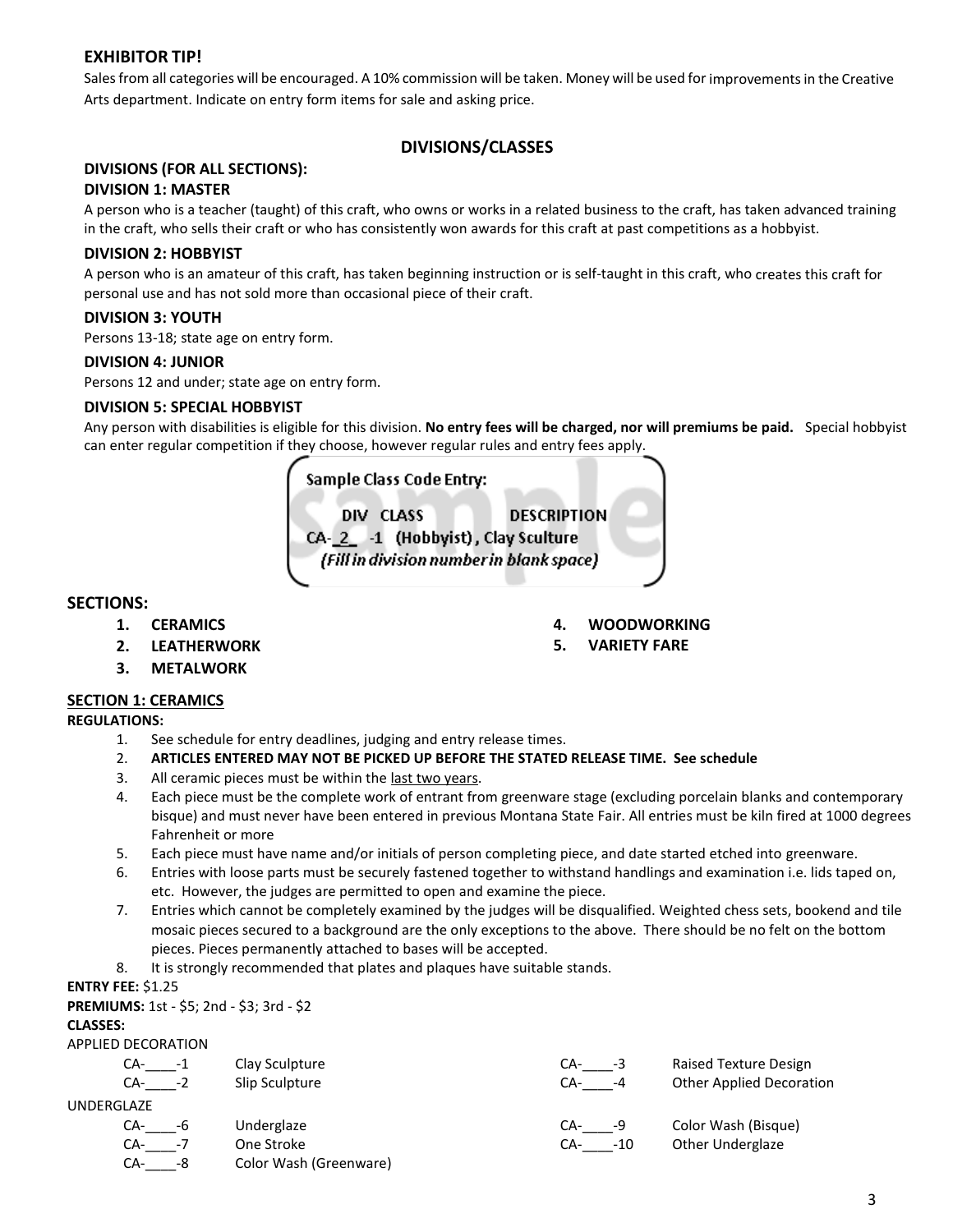| <b>AIRBRUSH</b> |                   |                             |              |                              |
|-----------------|-------------------|-----------------------------|--------------|------------------------------|
|                 | $CA-12$           | Underglaze                  | $CA-14$      | <b>Stains</b>                |
|                 | $CA - 13$         | One Stroke                  | CA- -15      | Translucent                  |
| <b>GLAZE</b>    |                   |                             |              |                              |
|                 | $CA - 17$         | <b>General Glaze</b>        | $CA-22$      | Satin/Matte                  |
|                 | CA-<br>$-18$      | Crystals                    | $CA-23$      | Texture                      |
|                 | CA-<br>$-19$      | Crackle                     | CA- -24      | Special Methods (not listed) |
|                 | CA- -20           | Glaze Combination           | CA- -25      | Other Glaze                  |
|                 | $CA - 21$         | Glaze and Stain Combination |              |                              |
| OVERGLAZE       |                   |                             |              |                              |
|                 | $CA-27$           | Gold                        | $CA-30$      | <b>Decals</b>                |
|                 | $CA$ -<br>$-28$   | Silver                      | $CA-31$      | China Paint                  |
|                 | CA- -29           | Lustre                      | $CA-32$      | <b>Brush Stroke</b>          |
| <b>STAINS</b>   |                   |                             |              |                              |
|                 | $CA - 34$         | Opaque                      | CA- -41      | Special Methods              |
|                 | $CA-35$           | Dry Brush                   | $-42$<br>CA- | <b>Metallic</b>              |
|                 | $CA-36$           | <b>Stain Combination</b>    | $-43$<br>CA- | Pearls                       |
|                 | CA- -37           | Antiquing                   | CA-<br>-44   | Chalks                       |
|                 | $CA-38$           | <b>Brush Stroke</b>         | -45<br>CA-   | Translucent                  |
|                 | CA-<br>$-39$      | <b>Hand Painted Designs</b> | CA-<br>-46   | Any Other Stain              |
|                 | CA-<br>$-40$      | Texture                     |              |                              |
|                 | Pre-Bought Bisque |                             |              |                              |
|                 | $CA$ -<br>-48     | Resin                       | $CA-$<br>-50 | Concrete                     |
|                 | CA-<br>-49        | Plaster                     | $CA-51$      | Any Other Item               |
|                 |                   |                             |              |                              |

**"Best of Show" (Classes 1-51)**

## **SECTION 2: LEATHERWORK**

## **REGULATIONS:**

- 1. See schedule for entry deadlines, judging and entry release times.
- **2. ARTICLES ENTERED MAY NOT BE PICKED UP BEFORE THE STATED RELEASE TIME. See schedule**
- 3. Tooled designs need not be original. If design is original please indicate on entry form.
- 4. Items in this section must be 90% leather.

## *SMALL LEATHER ARTICLE*

*Items approximately 8"x10" or less or articles displaying a single leather working skill (i.e. billfolds, coin purses, glasses case, belt buckles, etc.)*

## **ENTRY FEE:** \$1.25

**PREMIUMS:** 1st - \$5; 2nd - \$3; 3rd - \$2

## **CLASSES:**

| -CA    | -53 | Tooled or stamped article |
|--------|-----|---------------------------|
| $\sim$ |     |                           |

- CA-\_\_\_\_-54 Non-tooled article
- CA-\_\_\_\_-55 Braided article flat/round (2 & 3 thong braid)
- CA-\_\_\_\_-56 Any other small leather item

## *MEDIUM LEATHER ARTICLE*

*Items approximately 10"x20" or items using a combination of 2 leather working skills (i.e. albums, briefcases, handbags, saddle bags, head stalls, etc.)*

**ENTRY FEE:** \$2.75

**PREMIUMS:** 1st - \$7; 2nd - \$5; 3rd - \$3

**CLASSES:**

CA-\_\_\_\_-58 Tooled or stamped article CA-\_\_\_\_-59 Non-tooled article CA-\_\_\_\_-60 Braided article flat/round/square braid (includes 4 & 5 thong work and 2 thong twist braid) CA-\_\_\_\_-61 Any other medium leather item

## *LARGE LEATHER ARTICLE*

*Items 20" or over or items using multiple leather working skills (i.e. saddles, luggage, furniture, etc.)* **ENTRY FEE:** \$4.75 **PREMIUMS:** 1st - \$12; 2nd - \$10; 3rd - \$7 **CLASSES:**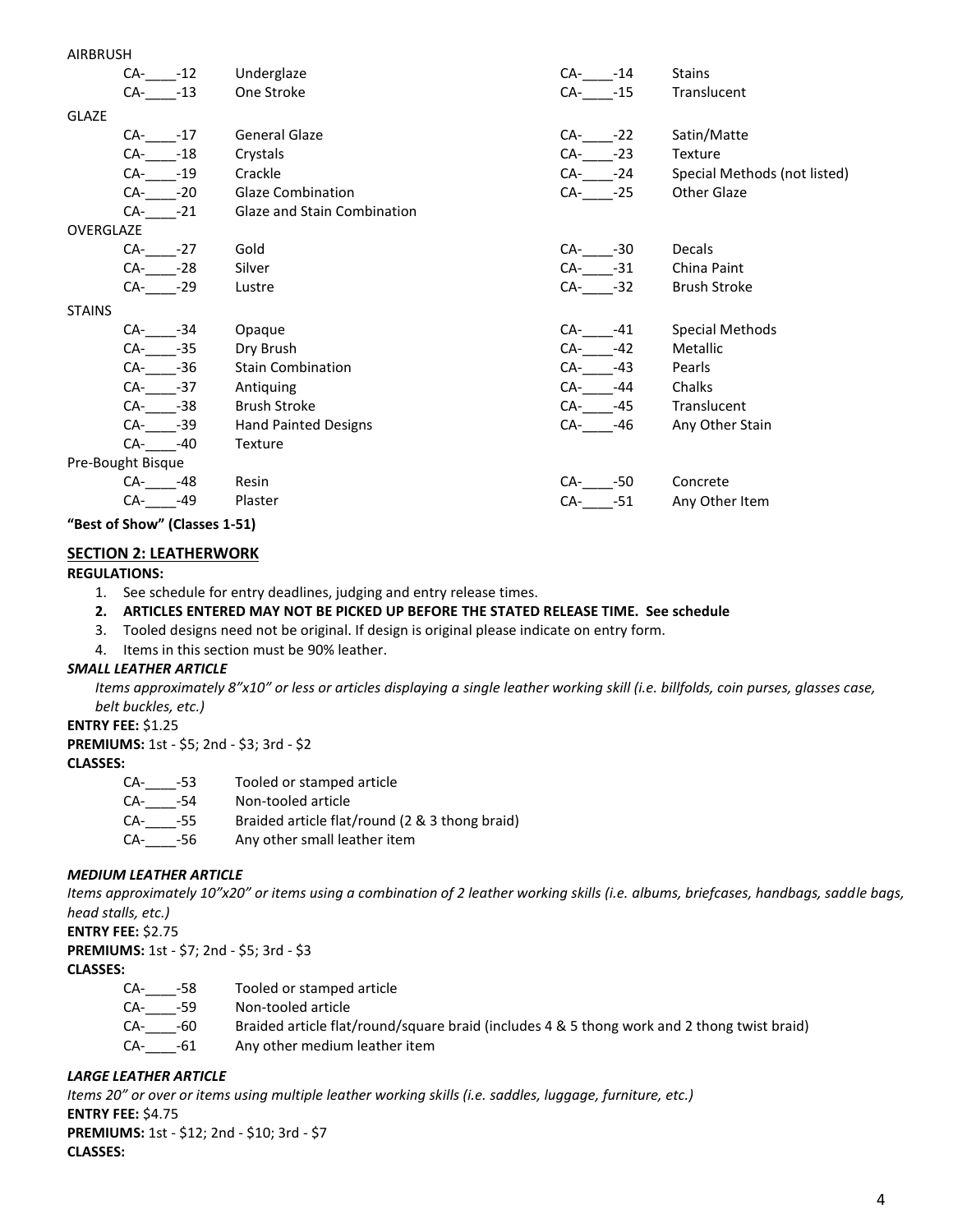| CA-<br>-63 | Tooled or stamped article |  |
|------------|---------------------------|--|
|------------|---------------------------|--|

CA-\_\_\_\_-64 Non-tooled article

CA-\_\_\_\_-65 Braided article flat/round/square braid (includes 4 & 5 thong work and 2 thong twist braid)

CA- -66 Any other large leather item

**"Best of Show" (Classes 53-66)**

## **SECTION 3: METALWORK**

## **REGULATIONS:**

- 1. See schedule for entry deadlines, judging and entry release times.
- **2. ARTICLES ENTERED MAY NOT BE PICKED UP BEFORE THE STATED RELEASE TIME. See schedule**
- 3. Items need not be original designs. Purchased plans may be used.
- 4. No pre-fabrication kits may be used.

## *SMALL METALWORK*

**ENTRY FEE:** \$1.25 **PREMIUMS:** 1st - \$5; 2nd - \$3; 3rd - \$2 **CLASSES:**

- CA-\_\_\_\_-68 Trivets, mug trees, knick-knacks, etc.
- CA- -69 Any other small metal item
- CA- -70 Small knife up to 6"

## **MEDIUM METALWORK**

**ENTRY FEE:** \$2.75 **PREMIUMS:** 1st - \$7; 2nd - \$5; 3rd - \$3

## **CLASSES:**

| CA- | $-72$   | Log rack, stool, fire place tools, screens, plant stand, etc. |
|-----|---------|---------------------------------------------------------------|
|     | CA- -73 | Knife – paring, jack, scaling, etc.                           |
| CA- | -74     | Any other medium metal item                                   |

## **LARGE METALWORK**

**ENTRY FEE:** \$4.75

**PREMIUMS:** 1st - \$12; 2nd - \$10; 3rd - \$7

CA-\_\_\_\_-76 Truck accessories, furniture, plant stands, etc.

- CA-\_\_\_\_-77 Knife hunting, butcher, Bowie, etc.
- CA-\_\_\_\_-78 Any other large metal item

"Best of Show" (Classes 68-78)

## **SECTION 4: WOODWORKING**

## **REGULATIONS:**

- 1. See schedule for entry deadlines, judging and entry release times.
- 2. **ARTICLES ENTERED MAY NOT BE PICKED UP BEFORE THE STATED RELEASE TIME. See schedule**
- 3. Items need not be original designs. Purchased plans may be used.
- 4. No pre-fabrication kits may be used.

## CLASS DEFINITIONS:

- BASIC: *Items in this level will display basic woodworking skills, i.e. sound construction techniques, finishing techniques, etc.*
- MODERATE: *Items in this level will have a higher degree of difficulty displaying general woodworking skills in addition to some specialty area.*
- COMPLEX: *Items in this level will display a high degree of difficulty using multiple woodworking disciplines.*

## *SMALL WOODWORKING*

SMALL: Items under 12" **ENTRY FEE:** \$1.25 **PREMIUMS:** 1st - \$5; 2nd - \$3; 3rd - \$2 CLASSES:

|  | CA- -80 Basic item    |  | CA- -82 Complex item |
|--|-----------------------|--|----------------------|
|  | CA- -81 Moderate item |  | CA- -83 Any other    |

## *MEDIUM WOODWORKING*

MEDIUM: Items between 12" and 36" (approx.) **ENTRY FEE:** \$2.75 **PREMIUMS:** 1st - \$7; 2nd - \$5; 3rd - \$3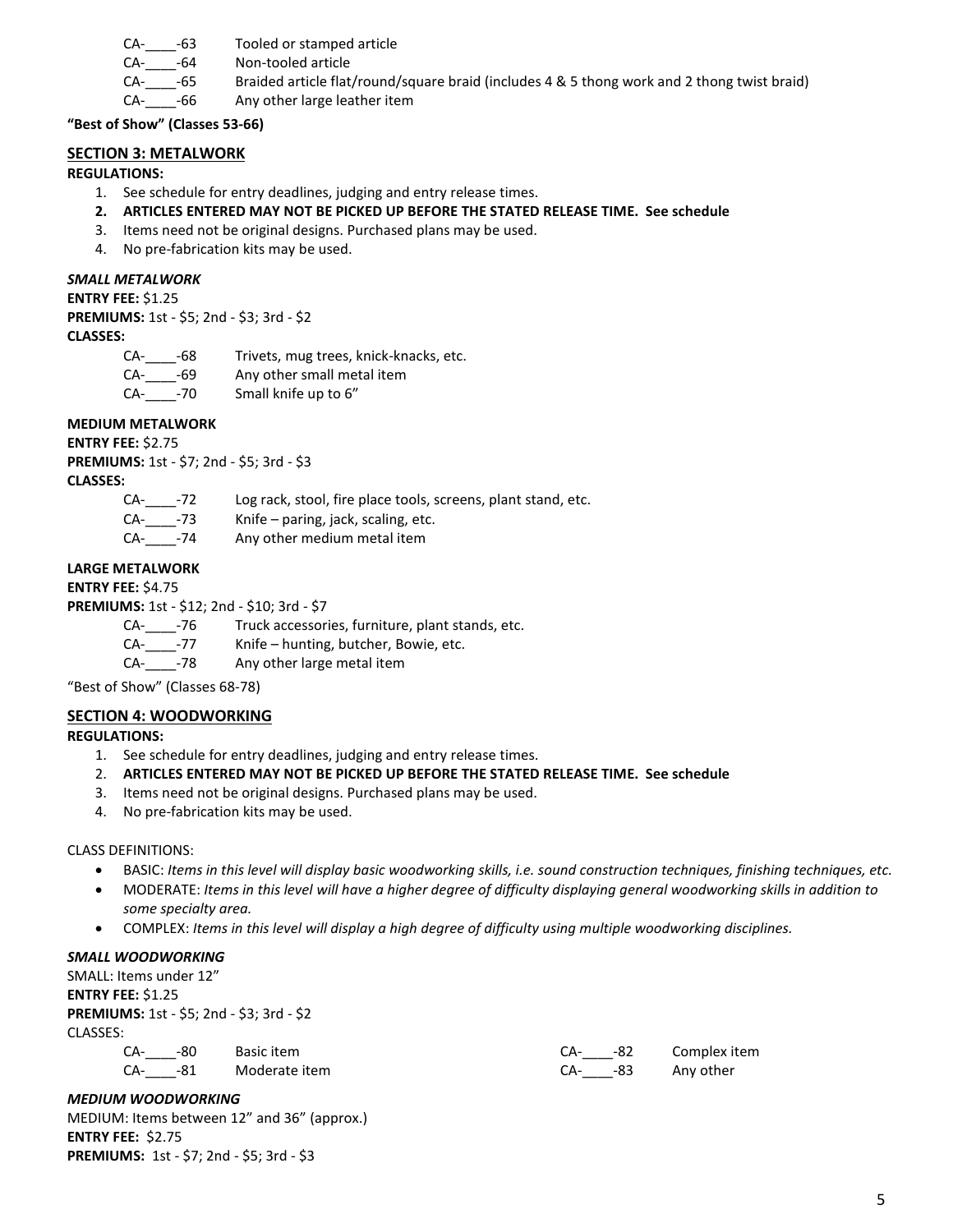| CLASSES:                 |     |                                             |            |              |
|--------------------------|-----|---------------------------------------------|------------|--------------|
| CA-                      | -85 | Basic item                                  | CA-<br>-87 | Complex item |
| CA- -86                  |     | Moderate item                               | CA- -88    | Any other    |
| <b>LARGE WOODWORKING</b> |     |                                             |            |              |
| LARGE: Items over 36"    |     |                                             |            |              |
| <b>ENTRY FEE: \$4.75</b> |     |                                             |            |              |
|                          |     | PREMIUMS: 1st - \$12; 2nd - \$10; 3rd - \$7 |            |              |
| CLASSES:                 |     |                                             |            |              |
| CA-                      | -90 | Basic item                                  | CA-<br>-92 | Complex item |
| CA-                      | -91 | Moderate item                               | CA-<br>-93 | Any other    |

"Best of Show" (Classes 80 -93)

## **SECTION 5: VARIETY FARE**

## **REGULATIONS:**

- 1. See schedule for entry deadlines, judging and entry release times.
- 2. **ARTICLES ENTERED MAY NOT BE PICKED UP BEFORE THE STATED RELEASE TIME. See schedule**
- 3. Articles in this section MUST BE PRIMARILY CREATED FROM NON-TEXTILE MATERIALS and/or constructed by methods other than traditional sewing, knitting, crocheting, etc. Craft exhibitors with textile entries that are sewn, knitted, crocheted, etc. must enter in the Home Arts department.
- 4. Items need not be original designs. Purchased plans may be used. Kits are allowed in this section, but creativity is encouraged.
- 5. All jewelry **MUST** be **MOUNTED FOR DISPLAY**. This will help in the protection of loss articles.
- 6. Please bring jewelry prompt to show piece your item for presentation.

**ENTRY FEE:** \$1.25

**PREMIUMS:** 1st - \$5; 2nd - \$3; 3rd - \$2

#### **CLASSES:**

#### *HOLIDAY CRAFTS*

- CA-\_\_\_\_\_-95 Christmas refrigerator decoration<br>CA-\_\_\_\_\_-96 Christmas table top decoration
- Christmas table top decoration
- CA-\_\_\_\_-97 Christmas tree decoration
- CA-\_\_\_\_-98 Christmas wreath
- CA-\_\_\_\_-99 Decorated egg
- CA-\_\_\_\_-100 Fall craft
- CA-\_\_\_\_-101 Any other Holiday craft

## *MISCELLANEOUS*

- CA-\_\_\_\_-102 Baskets
- 
- CA-\_\_\_\_\_-103 Dough Art<br>CA-\_\_\_\_\_-104 Dolls non-t Dolls non-textile
- CA-\_\_\_\_-105 Driftwood art
- CA- -106 Egg craft other than Easter egg
- CA-<sub>-107</sub> Feather Craft
- CA-\_\_\_\_-108 Fimo Clay Art
- CA- -109 Fly tying
- CA-\_\_\_\_-110 Hats
- CA-\_\_\_\_-111 Jewelry single item (mounted for display)
- CA-\_\_\_\_-112 Jewelry set of 2 (mounted for display)
- $CA$   $-113$  Jewelry set of 3 (mounted for display)
- CA-\_\_\_\_-114 Beaded item single item (mounted for display)
- CA-\_\_\_\_-115 Beaded item set of 2 (mounted for display)
- CA-\_\_\_\_-116 Beaded item set of 3 (mounted for display)
- CA-\_\_\_\_-117 Picture frames
- CA-\_\_\_\_-118 Stained Glass
- CA-\_\_\_\_\_-119 Taxidermy<br>CA-\_\_\_\_\_-120 Wall hangir
- Wall hanging, non-textile
- CA-\_\_\_\_-121 Wreaths, other than Christmas
- CA-\_\_\_\_-122 Any other craft

"Best of Show" (Classes 95-122)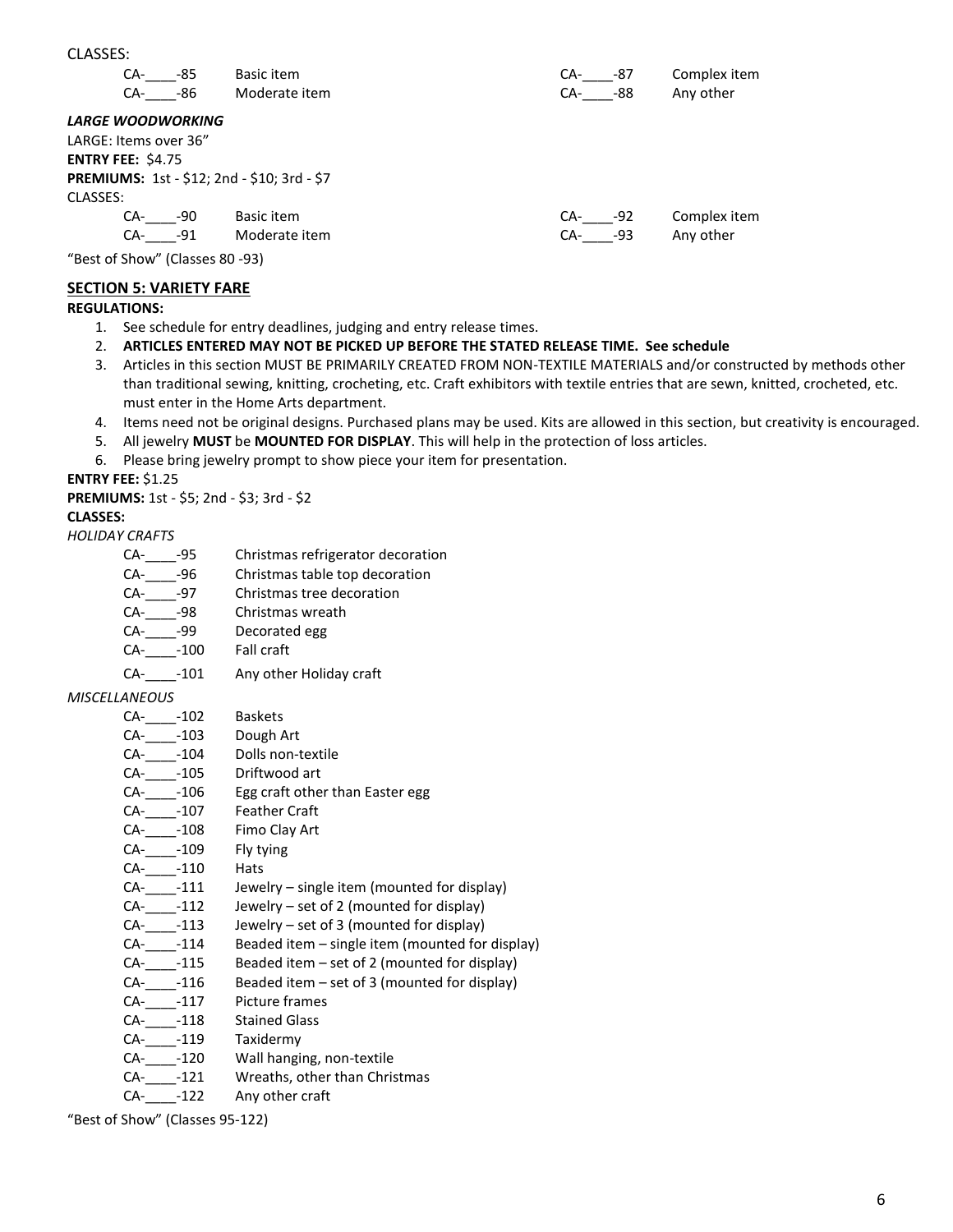## *NATIVE AMERICAN CRAFTS*

- CA-\_\_\_\_-124 Bead work– single item (mounted for display)
- CA-\_\_\_\_-125 Bead work set of 2 (mounted for display)
- $CA$   $-126$  Bead work set of 3 (mounted for display)
- CA-\_\_\_\_-127 Dream catcher
- CA-\_\_\_\_-128 Any other Native American craft single item
- CA-\_\_\_\_-129 Any other Native American craft set of 2
- CA-\_\_\_\_-130 Any other Native American craft set of 3

# "Best of Show" (Classes 124-130)

# *TOLE AND DECORATIVE PAINTING*

| CA- -132 | Fine Tole – acrylic  | CA- -137 | Rosemaling – oil    |
|----------|----------------------|----------|---------------------|
| CA- -133 | Fine Tole – oil      | CA- -138 | Scenery – acrylic   |
| CA- -134 | Folk art – acrylic   | CA- -139 | Scenery – oil       |
| CA- -135 | Folk art – oil       | CA- -140 | Any other – acrylic |
| CA- -136 | Rosemaling – acrylic | CA- -141 | Any other $-$ oil   |
|          |                      |          |                     |

"Best of Show" (Classes 132-141)

# *STAMPED ART REGULATIONS:*

- 1. ALL CARDS MUST BE ENCLOSED IN ZIPLOC BAGS please DO NOT WRITE NAME ON BAG.
- 2. **ARTICLES ENTERED MAY NOT BE PICKED UP BEFORE THE STATED RELEASE TIME. See schedule**
- 3. A corresponding **DECORATIVE ENVELOPE** is required for class 143–168 or entry **WILL BE DISQUALIFIED**!
- 4. All cards must be complete including MESSAGE.
- 5. Size limit of card 5x7.
- 6. Enter card in proper category.
- 7. TWO entries per class. **When there is competition, articles will be awarded only one (1) first, only (1) second, and only (1) third, or no premium according to the merits of the article. No premium will be awarded when the article is unworthy, even if there is no competition.**

## *STAMPED ART*

- CA-\_\_\_\_-143 Rubber Stamp Single Layer Cards (**No layering**)
- CA-\_\_\_\_-144 Rubber Stamp Multi-Layer Cards
- CA-\_\_\_\_-145 Rubber Stamped Embossed Single Layer Cards (**No layering**)
- CA-\_\_\_\_-146 Rubber Stamped Embossed Multi-Layer Cards
- CA- -147 Watercolor Cards
- CA-\_\_\_\_-148 Stenciled Cards
- CA-\_\_\_\_-149 Stenciled Embossed Cards
- CA-\_\_\_\_-150 Cards with no Stamping (must have message)
- CA-\_\_\_\_-151 Glitter Cards
- CA-\_\_\_\_\_-152 Fabric Cards<br>CA-\_\_\_\_\_-153 Christmas Ca
- 
- CA-\_\_\_\_\_-153 Christmas Cards<br>CA-\_\_\_\_\_-154 Spring Holiday C Spring Holiday Cards
- CA-\_\_\_\_-155 Fall Holiday Cards
- CA-\_\_\_\_-156 Embellished Cards
- CA- -157 Computer Cards
- CA-\_\_\_\_-158 Chalked Cards
- CA-\_\_\_\_-159 Halloween Cards
- CA-\_\_\_\_-160 Easter Cards
- CA-\_\_\_\_-161 Summer Cards
- CA-\_\_\_\_-162 Winter Cards
- CA- -163 Humorous Cards
- CA-\_\_\_\_-164 Vellum Cards
- CA-\_\_\_\_-165 Paper Piecing
- CA-\_\_\_\_-166 Tea Bag Folding/Pergamano/Origami
- CA-\_\_\_\_\_-167 Iris Folding
- CA- -168 Any Other

"Best of Show" (Classes 143-168)

## *SCRAPBOOKING REGULATIONS:*

- **1. ARTICLES ENTERED MAY NOT BE PICKED UP BEFORE THE STATED RELEASE TIME. See schedule**
- 2. All entries must consist of **"two-page layout"** (maximum of two (2) pages), a minimum of three (3) photos. Pages must not be framed.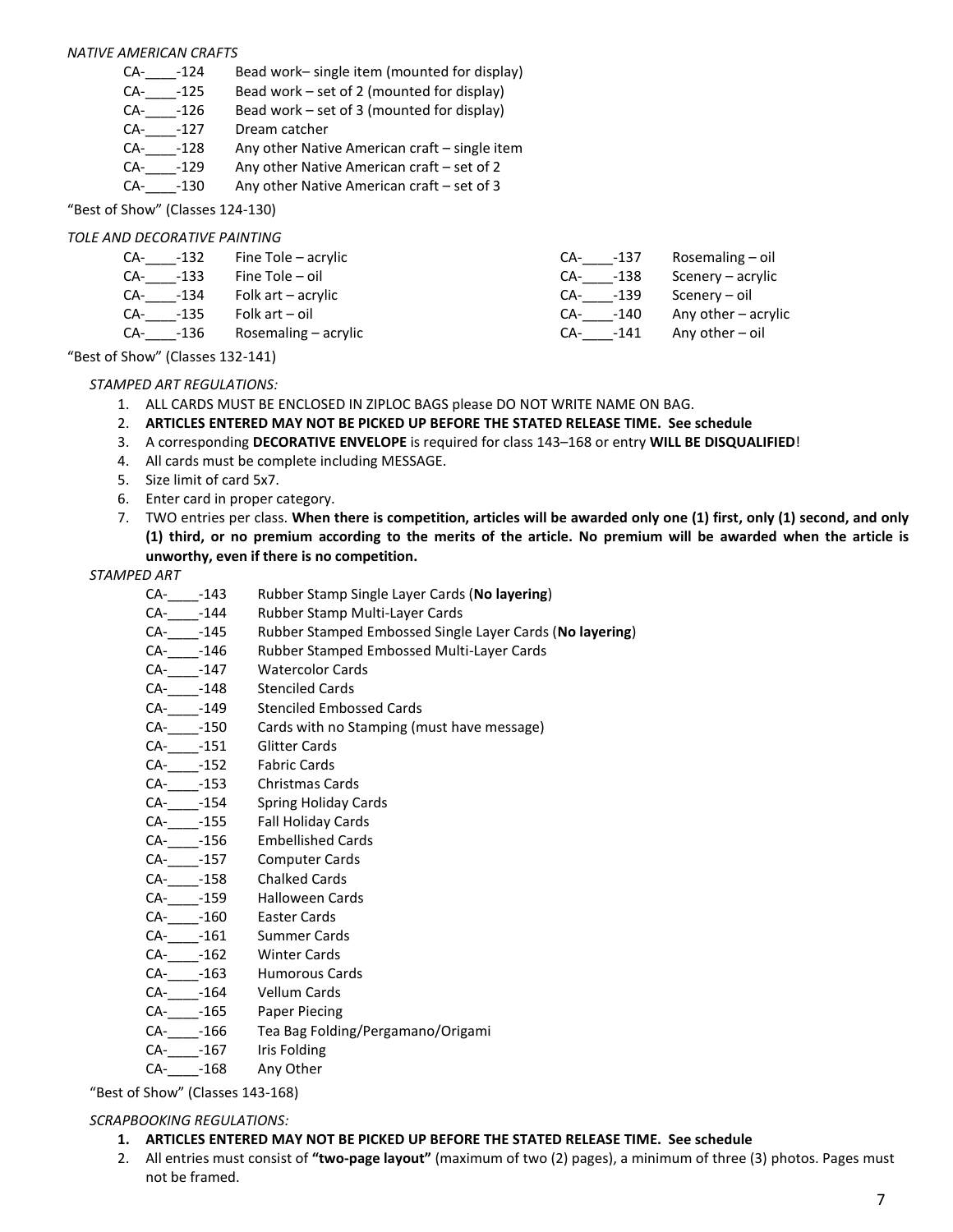- 3. All scrapbook pages MUST be in page protectors.
- 4. DO NOT TAPE YOUR SCRAPBOOK PAGE TOGETHER. Wire or tie them together.
- 5. You must have **JOURNALING** on your page(s).
- 6. Every entry must be handcrafted by the exhibitor in whose name it is entered.
- 7. TWO entries per class. **When there is competition, articles will be awarded only one (1) first, only (1) second, and only (1) third, or no premium according to the merits of the article. No premium will be awarded when the article is unworthy, even if there is no competition.**
- 8. No Computer generated or digital entries allowed. Computer generated elements may be incorporated but the entry as a whole must be hand-crafted.
- 9. Albums are for both mini and full sized. Books will be judged as a complete and total scrapbook and will be displayed with one page showing or with just the cover of the scrapbook showing depending on space and ability to protect the album.
- 10. ITEMS MUST HAVE BEEN CRAFTED WITHIN THE LAST TWO YEARS.

## *SCRAPBOOKING*

| CA- | $-170$ | $6'' \times 6''$        |
|-----|--------|-------------------------|
| CA- | $-171$ | $8'' \times 8''$        |
| CA- | $-172$ | $8\frac{1}{3}$ x 11"    |
| CA- | -173   | $12''$ x $12''$         |
| CA- | $-174$ | Holiday                 |
| CA- | -175   | Non-stamped             |
| CA- | -176   | Stamped                 |
| CA- | $-177$ | Stickers                |
| CA- | -178   | <b>Background Paper</b> |
| CA- | $-179$ | <b>Family Oriented</b>  |
| CA- | -180   | Sports                  |
| 7   |        |                         |
| CA- | -182   | 6" x 6"                 |
| ົ^  | ר הי   | ດ" … ດ"                 |

## *ALBUMS*

- CA-\_\_\_\_\_-183 8" x 8"
- CA-\_\_\_\_\_-184 8 ½" x 11" CA-\_\_\_\_-185 12" x 12"

"Best of Show" (Classes 170-185)